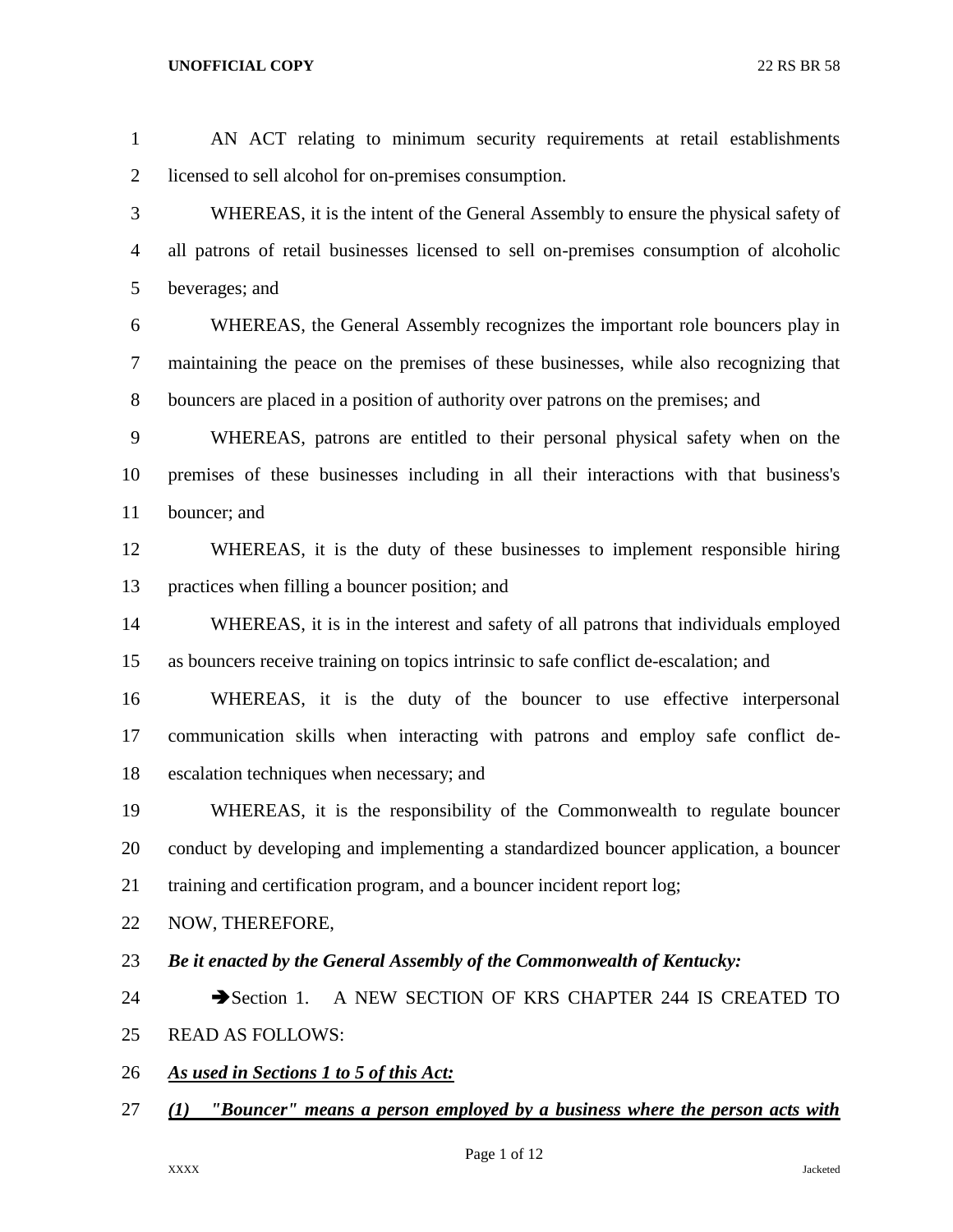| 1              |     | the purpose of keeping the peace on the premises of the business, screening               |  |  |
|----------------|-----|-------------------------------------------------------------------------------------------|--|--|
| $\overline{2}$ |     | potential customers for suitable attire or clothing, or screening potential               |  |  |
| 3              |     | customers for legal drinking age status. "Bouncer" does not include a person              |  |  |
| $\overline{4}$ |     | employed as a security guard at a theater, arena, stadium, or other place where           |  |  |
| 5              |     | <i>public exhibitions, games, contests, and performances are held;</i>                    |  |  |
| 6              | (2) | "Business" means a retail business licensed to sell alcohol for on-premises               |  |  |
| 7              |     | <i>consumption;</i>                                                                       |  |  |
| 8              | (3) | "Business's agent" means an employee of the business whose duties are not                 |  |  |
| 9              |     | <i>those of the bouncer;</i>                                                              |  |  |
| 10             | (4) | "Criminal history" means an individual's convictions for a qualifying offense             |  |  |
| 11             |     | <i>maintained by the Justice and Public Safety Cabinet;</i>                               |  |  |
| 12             | (5) | <u>"Employer" means a person, business, corporation, partnership, or other private</u>    |  |  |
| 13             |     | <u>entity using an off-duty law enforcement officer as a bouncer;</u>                     |  |  |
| 14             | (6) | "Law enforcement officer" means a member of a lawfully organized police unit              |  |  |
| 15             |     | or police force of county, city, or metropolitan government who is responsible for        |  |  |
| 16             |     | the detection of crime and the enforcement of the general criminal laws of the            |  |  |
| 17             |     | state, as well as sheriffs, sworn deputy sheriffs, campus police officers, law            |  |  |
| 18             |     | enforcement support personnel, public airport authority security officers, other          |  |  |
| 19             |     | <i>public peace officers responsible for law enforcement, state troopers, and special</i> |  |  |
| 20             |     | local peace officers licensed pursuant to KRS 61.360; and                                 |  |  |
| 21             | (7) | "Qualifying offense" means a capital offense, a Class A felony, or a Class B              |  |  |
| 22             |     | felony resulting in the death or serious physical injury of another person.               |  |  |
| 23             |     | Section 2. A NEW SECTION OF KRS CHAPTER 244 IS CREATED TO                                 |  |  |
| 24             |     | <b>READ AS FOLLOWS:</b>                                                                   |  |  |
| 25             | (1) | <b>The Department of Alcoholic Beverage Control shall prepare and disseminate</b>         |  |  |
| 26             |     | information to advise businesses licensed to sell alcohol for on-premises                 |  |  |
| 27             |     | consumption to use the standardized bouncer application and the bouncer                   |  |  |
|                |     |                                                                                           |  |  |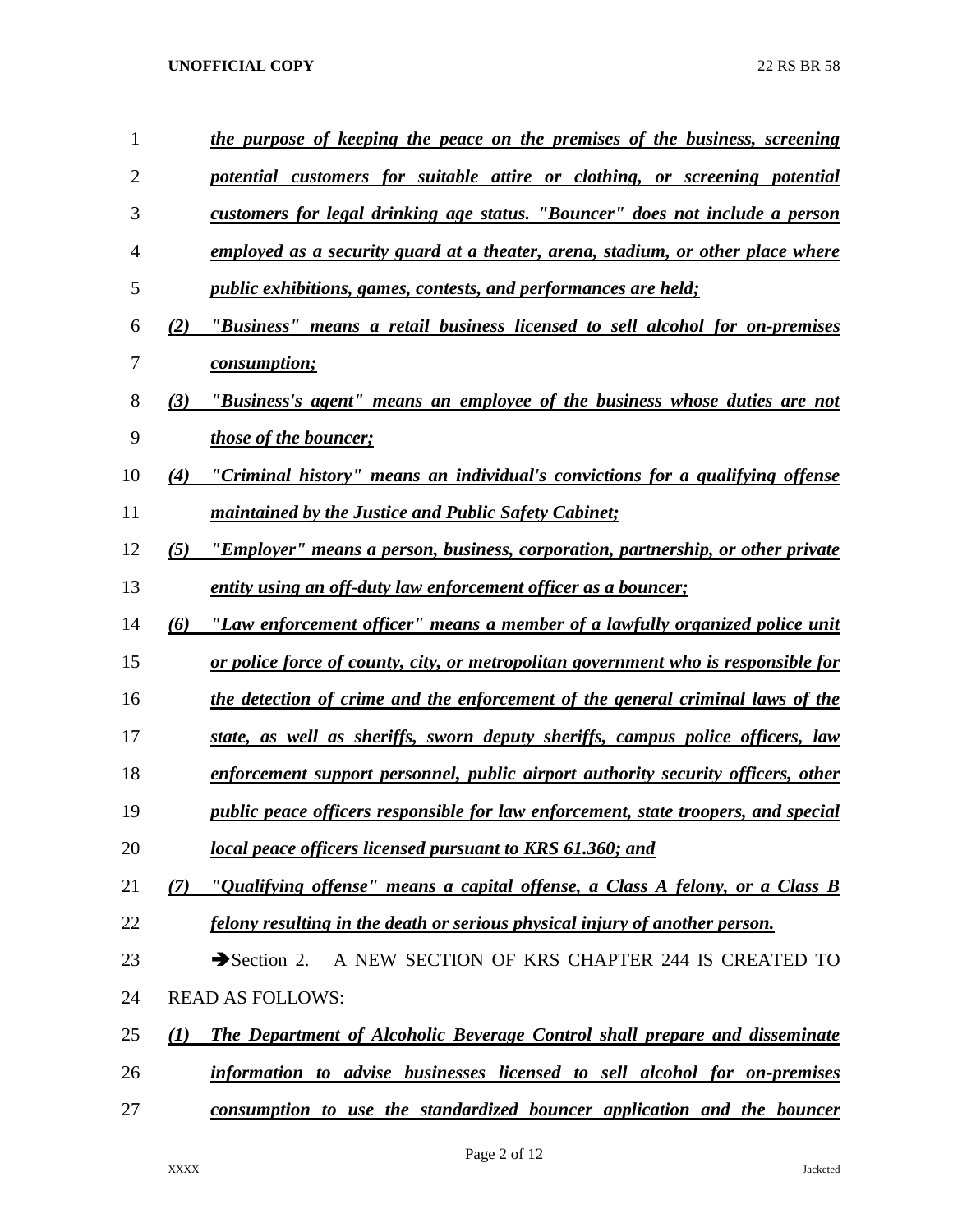| $\mathbf{1}$ |     | <u>training and certification program.</u>                                           |  |
|--------------|-----|--------------------------------------------------------------------------------------|--|
| 2            | (2) | The department shall develop and make publicly available the standardized            |  |
| 3            |     | <b>bouncer application, including:</b>                                               |  |
| 4            |     | Optional disclosure of an applicant's criminal history relating to a<br>(a)          |  |
| 5            |     | <i><u><b>qualifying offense;</b></u></i>                                             |  |
| 6            |     | Prior work experience as a bouncer; and<br>(b)                                       |  |
| 7            |     | Any previous workplace incidents involving the applicant employed as a<br>(c)        |  |
| 8            |     | bouncer and relating to the serious physical injury of a patron during the           |  |
| 9            |     | applicant's performance of bouncer duties.                                           |  |
| 10           | (3) | The department shall develop and establish minimum criteria for a bouncer            |  |
| 11           |     | <i>training program operated by schools and trade associations whose members are</i> |  |
| 12           |     | engaged in or involved in the retail sale of alcoholic beverages for on-premises     |  |
| 13           |     | consumption. The training program shall also include a separate curriculum for       |  |
| 14           |     | law enforcement officers to teach the differences between enforcement authority      |  |
| 15           |     | when working as an agent of a municipality, jurisdiction, the Commonwealth or        |  |
| 16           |     | subdivision thereof and authority when working as a bouncer for a private            |  |
| 17           |     | employer. The training program shall be offered to the public, at minimum, six       |  |
| 18           |     | (6) times per calendar year, beginning January 1, 2023.                              |  |
| 19           | (4) | The department shall issue certificates of approval to operate bouncer training      |  |
| 20           |     | <u>programs.</u>                                                                     |  |
| 21           |     | Certificates of approval and each subsequent renewal shall be issued for a<br>(a)    |  |
| 22           |     | <i>period of three (3) years.</i>                                                    |  |
| 23           |     | <b>Before issuing or renewing a certificate, the department may:</b><br>1.           |  |
| 24           |     | <b>Require an applicant to submit information;</b><br>а.                             |  |
| 25           |     | Prescribe forms of application and of reports which it deems<br>$\mathbf{b}$ .       |  |
| 26           |     | necessary to be made by an applicant or certificate holder;                          |  |
| 27           |     | <b>Conduct investigations;</b><br>$\mathcal{C}$ .                                    |  |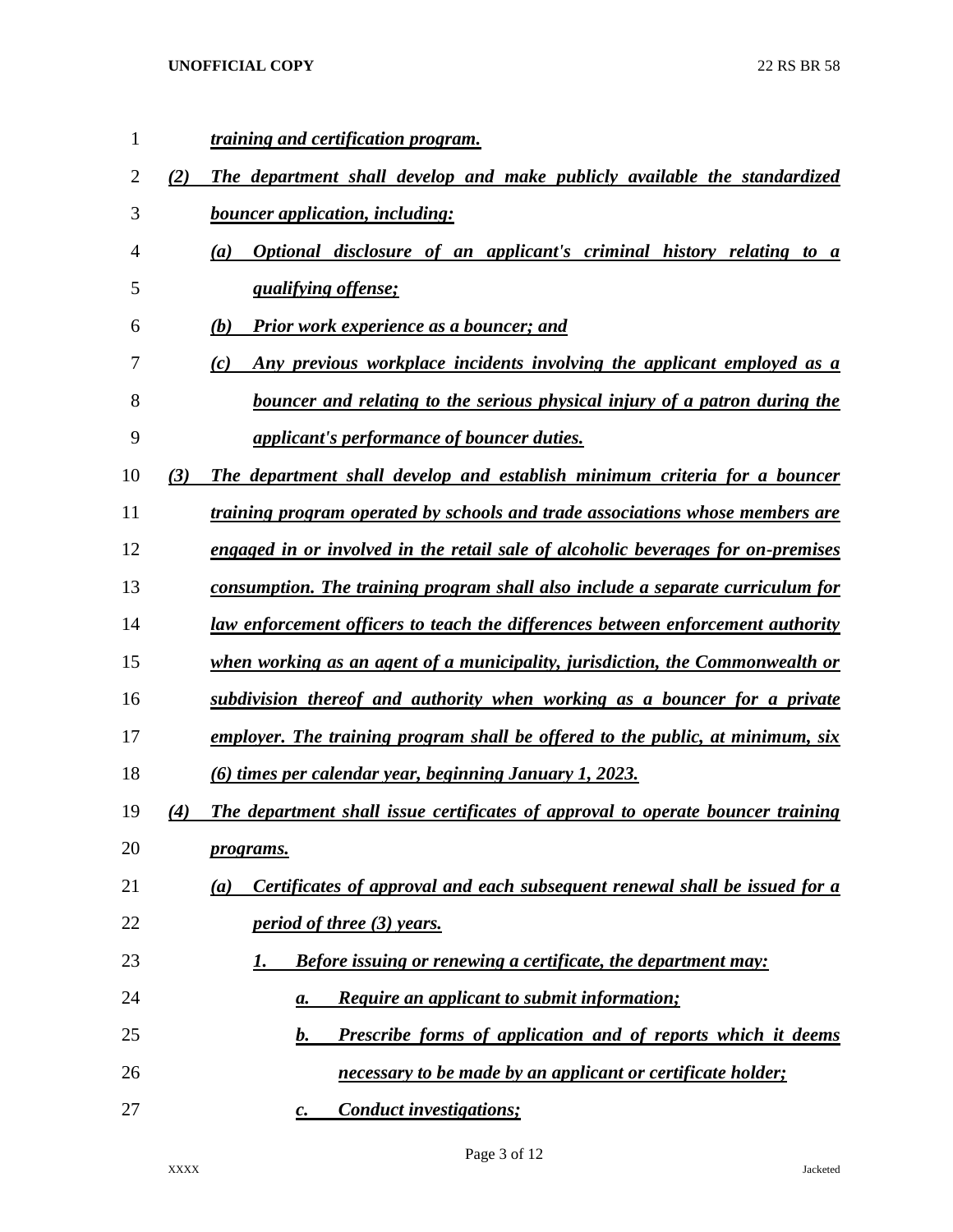| 1  | <b>Require the maintenance of such books and records as the</b><br>$\boldsymbol{d.}$          |
|----|-----------------------------------------------------------------------------------------------|
| 2  | department directs; and                                                                       |
| 3  | Revoke, cancel, or suspend for cause any certificate provided for<br>e.                       |
| 4  | by Sections 1 to 5 of this Act.                                                               |
| 5  | 2.<br>The department shall promulgate and make publicly available                             |
| 6  | <i>administrative regulations to effectuate the provisions of this section,</i>               |
| 7  | <i>including:</i>                                                                             |
| 8  | <b>Minimum requirements for the curriculum training program;</b><br>а.                        |
| 9  | Continuing training obligations for employees holding<br>b.                                   |
| 10 | <i>certificates of completion;</i>                                                            |
| 11 | <b>Training obligations for bouncers, business owners,</b><br>$\boldsymbol{c}$ .<br><i>or</i> |
| 12 | <u>business's agents following an entry in the bouncer incident</u>                           |
| 13 | report log;                                                                                   |
| 14 | A certificate of completion or certificate of renewal form issued<br>$\boldsymbol{d.}$        |
| 15 | in respect to the training program;                                                           |
| 16 | <b>Provisions authorizing in-person classroom</b><br>and online<br>e.                         |
| 17 | <i>instruction; and</i>                                                                       |
| 18 | <b>Deadlines for transmitting copies of newly issued certificates to</b>                      |
| 19 | the department.                                                                               |
| 20 | In developing the minimum requirements for the curriculum training<br>3.                      |
| 21 | program, the department shall consider inclusion of the following                             |
| 22 | topics:                                                                                       |
| 23 | <b>Interpersonal communication techniques;</b><br>a.                                          |
| 24 | De-escalation techniques to effectively and safely interact with<br>b.                        |
| 25 | all individuals including those that are under the influence of                               |
| 26 | <i>alcohol or an illegal substance;</i>                                                       |
| 27 | <b>Physical maneuvers that involve minimum application of</b><br>с.                           |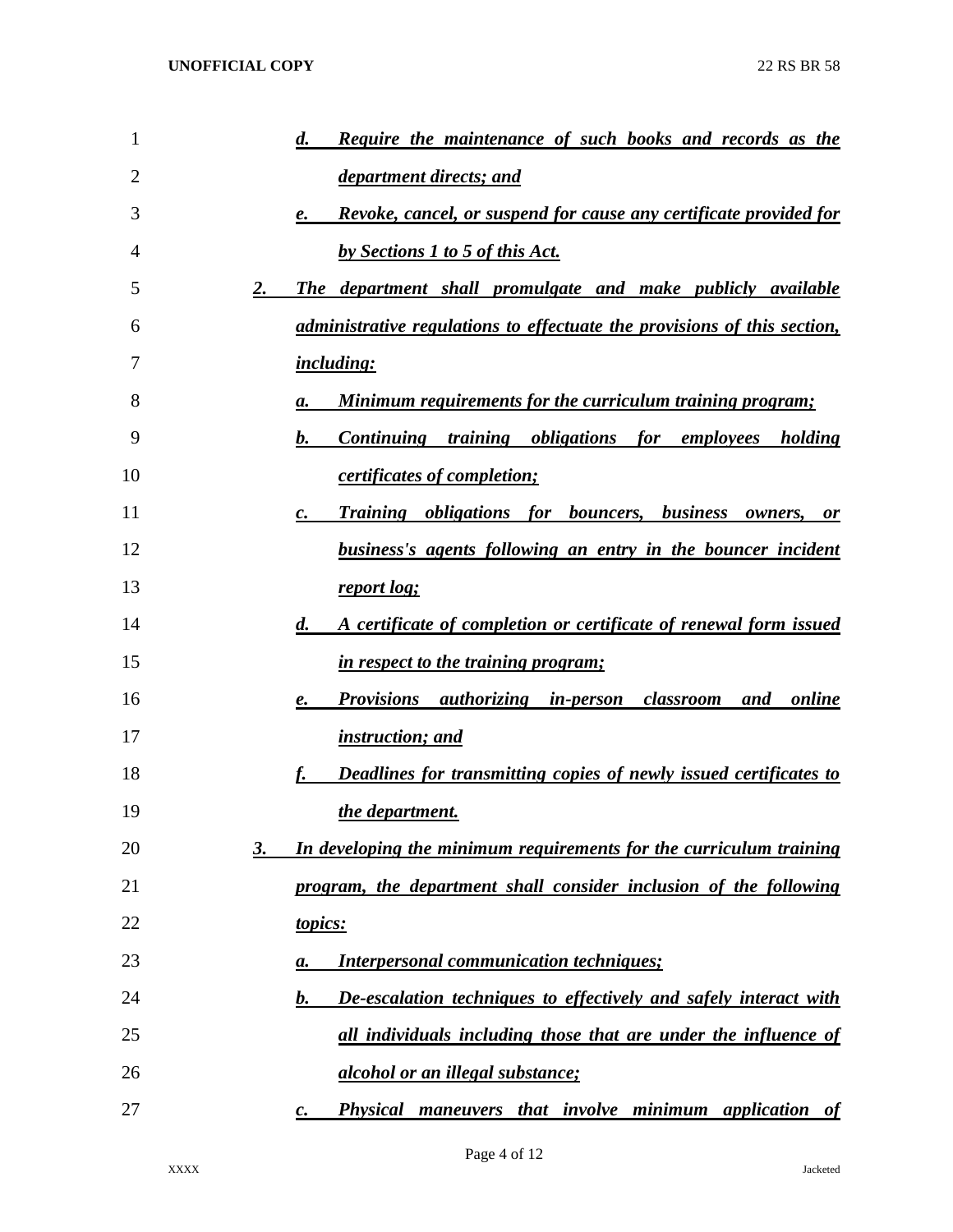| 1  | physical force and pose a low risk of bodily harm to another                                  |
|----|-----------------------------------------------------------------------------------------------|
| 2  | <b>individual</b> ;                                                                           |
| 3  | <b>Emotional regulation techniques;</b><br>$\boldsymbol{d}$ .                                 |
| 4  | <b>Personal mental health evaluation techniques;</b><br>e.                                    |
| 5  | <b>Interpersonal communication techniques with individuals</b>                                |
| 6  | suffering from behavioral and mental health disorders; and                                    |
| 7  | <b>First aid.</b><br>g.                                                                       |
| 8  | <u>Certificates of approval may be revoked by the department for failure</u><br>4.            |
| 9  | <i>department's administrative regulations.</i><br>adhere<br>the<br>to<br>to                  |
| 10 | Administrative regulations shall afford those who have been issued a                          |
| 11 | certificate of approval the opportunity for an administrative hearing                         |
| 12 | pursuant to KRS Chapter 13B prior to revocation of a certificate of                           |
| 13 | <u>approval.</u>                                                                              |
| 14 | Fees paid to the department as part of an application for an approval<br>(b)                  |
| 15 | certificate or renewal certificate authorizing operation of a bouncer training                |
| 16 | program shall promptly be refunded to a business whose application or                         |
| 17 | renewal is denied.                                                                            |
| 18 | Certificates of approval obtained by a person employed as a bouncer shall<br>(c)              |
| 19 | follow that person upon termination of employment with the business to his                    |
| 20 | or her subsequent place of employment.                                                        |
| 21 | A NEW SECTION OF KRS CHAPTER 244 IS CREATED TO<br>$\rightarrow$ Section 3.                    |
| 22 | <b>READ AS FOLLOWS:</b>                                                                       |
| 23 | The Department of Alcoholic Beverage Control shall develop and maintain a<br>$\mathcal{L}(I)$ |
| 24 | <b>bouncer incident report log.</b>                                                           |
| 25 | Entries into the bouncer incident report log shall document reports of bouncer<br>(2)         |
| 26 | misconduct, which includes the following:                                                     |
| 27 | The bouncer causes serious physical injury to a patron or patrons on the<br>(a)               |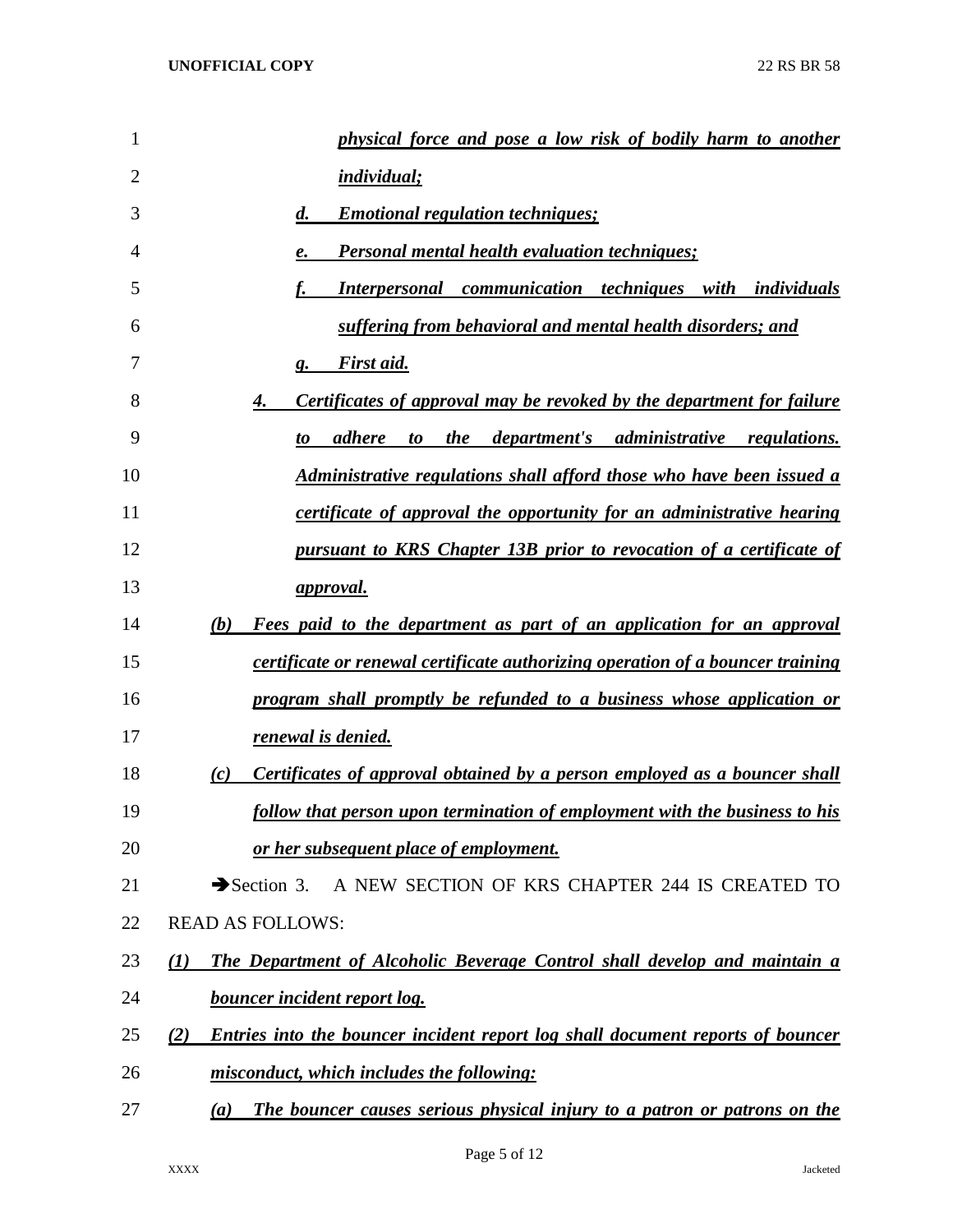| $\mathbf{1}$ |     | <i>premises of the business; or</i>                                                 |
|--------------|-----|-------------------------------------------------------------------------------------|
| 2            | (b) | <b>The bouncer consistently engages in inappropriate physical contact with a</b>    |
| 3            |     | patron or patrons and this contact results in a reprimand by the business           |
| 4            |     | owner or another figure of authority. For the purposes of this paragraph,           |
| 5            |     | inappropriate physical contact shall be considered physical contact that is         |
| 6            |     | not supported by the bouncer certification training program and that                |
| 7            |     | compromises the safety of the patron or patrons.                                    |
| 8            | (3) | <b>Entries into the bouncer incident report log shall include the following:</b>    |
| 9            | (a) | The names of the:                                                                   |
| 10           |     | <b>Injured party;</b>                                                               |
| 11           |     | <b>Business</b> ; and                                                               |
| 12           |     | <b>Bouncer or bouncers involved;</b><br>3.                                          |
| 13           | (b) | The date of the incident;                                                           |
| 14           | (c) | The nature of the incident;                                                         |
| 15           | (d) | Any legal action brought against the business or bouncer by the injured             |
| 16           |     | <i>patron relating to this incident;</i>                                            |
| 17           | (e) | The outcome of the incident when made available; and                                |
| 18           | (f) | Confirmation that the bouncer and business owner or business's agent                |
| 19           |     | attended bouncer training not more than six (6) months after the initial            |
| 20           |     | report date.                                                                        |
| 21           | (4) | The department shall promulgate and make publicly available administrative          |
| 22           |     | regulations to effectuate the provisions of this section, including:                |
| 23           | (a) | Appropriate format, storage, and maintenance of the bouncer incident                |
| 24           |     | report log;                                                                         |
| 25           | (b) | <b>Confidentiality requirements for the bouncer incident report log, including:</b> |
| 26           |     | A confidential verification process for a business cross-referencing an<br>1.       |
| 27           |     | <u>applicant's name against the bouncer incident report log; and</u>                |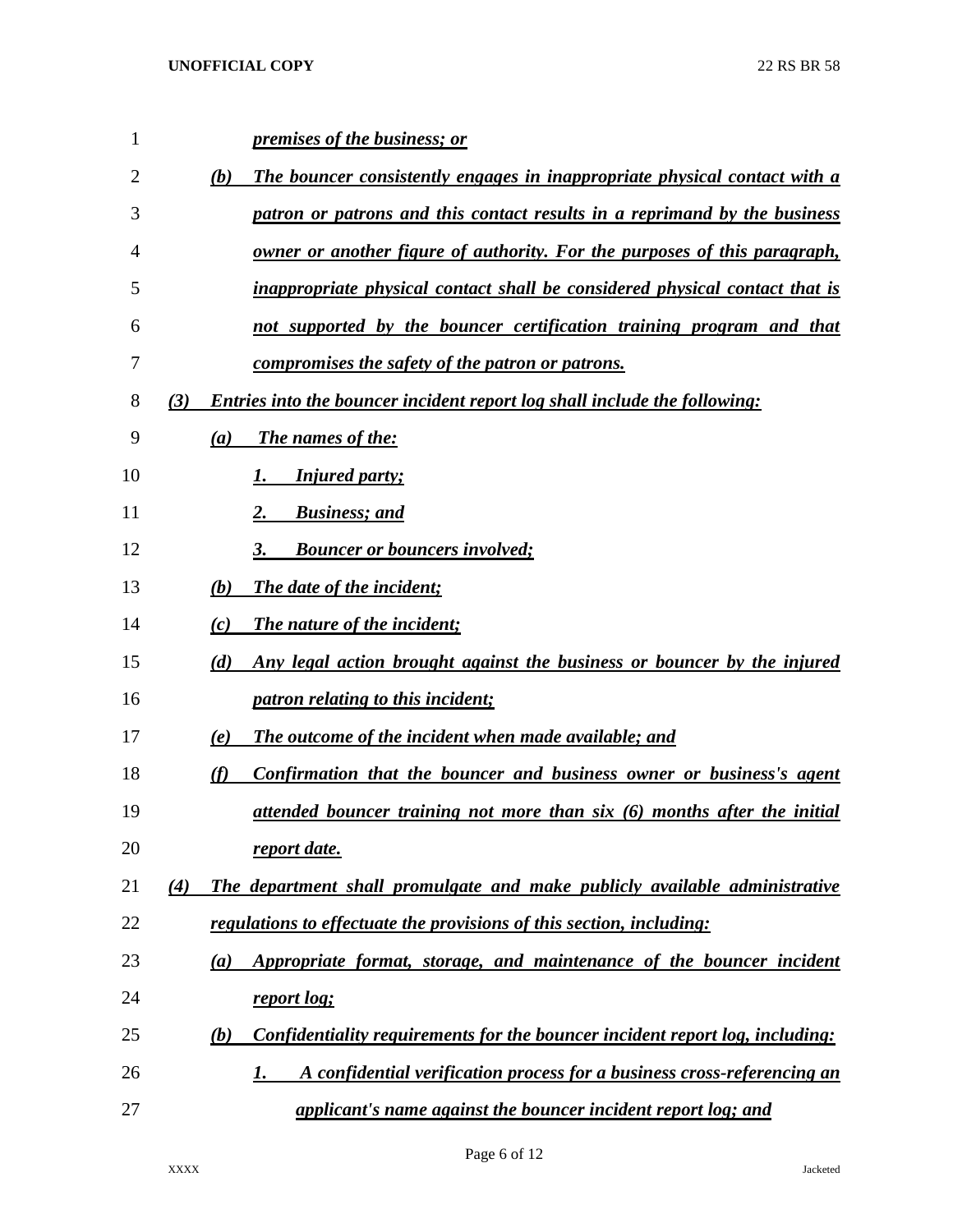| 1              | A confidential verification process for an individual or business<br>2.                    |
|----------------|--------------------------------------------------------------------------------------------|
| $\overline{2}$ | wishing to cross-reference his or her own name or business name                            |
| 3              | <i>against the bouncer incident report log;</i>                                            |
| 4              | Disclosure requirements which reasonably protect the named parties in an<br>(c)            |
| 5              | entry in the bouncer incident report log; and                                              |
| 6              | <b>Destruction process of any bouncer incident report log entry ten (10) years</b><br>(d)  |
| 7              | <i>after the original entry date.</i>                                                      |
| 8              | (5)<br>Any person who willfully releases or permits the release of confidential            |
| 9              | information concerning an entry in the bouncer incident report log to persons              |
| 10             | not authorized under this section shall be liable for a one hundred dollar (\$100)         |
| 11             | fine per violation. Nothing in this subsection shall be construed to obstruct the          |
| 12             | release of information contained in the bouncer incident report log pursuant to a          |
| 13             | lawful subpoena.                                                                           |
| 14             | The department shall conduct an annual audit of the bouncer incident report log<br>(6)     |
| 15             | and shall determine whether the revocation or suspension of a business's liquor            |
| 16             | <i>license is warranted under subsection (9) of Section 7 of this Act.</i>                 |
| 17             | Upon making a determination that a business liquor license is revoked or<br>(7)            |
| 18             | suspended under subsection (9) of Section 7 of this Act, the department shall              |
| 19             | <u>issue notice to the relevant business and shall afford that business the</u>            |
| 20             | opportunity for an administrative hearing pursuant to KRS Chapter 13B prior to             |
| 21             | the revocation or suspension.                                                              |
| 22             | A NEW SECTION OF KRS CHAPTER 244 IS CREATED TO<br>$\rightarrow$ Section 4.                 |
| 23             | <b>READ AS FOLLOWS:</b>                                                                    |
| 24             | All businesses shall use the standardized bouncer application developed by the<br>(I)      |
| 25             | <b>Department of Alcoholic Beverage Control when hiring a bouncer.</b>                     |
| 26             | In the event a bouncer engages in behavior described in subsection $(2)$ of Section<br>(2) |
| 27             | 3 of this Act, a business or business's agent shall:                                       |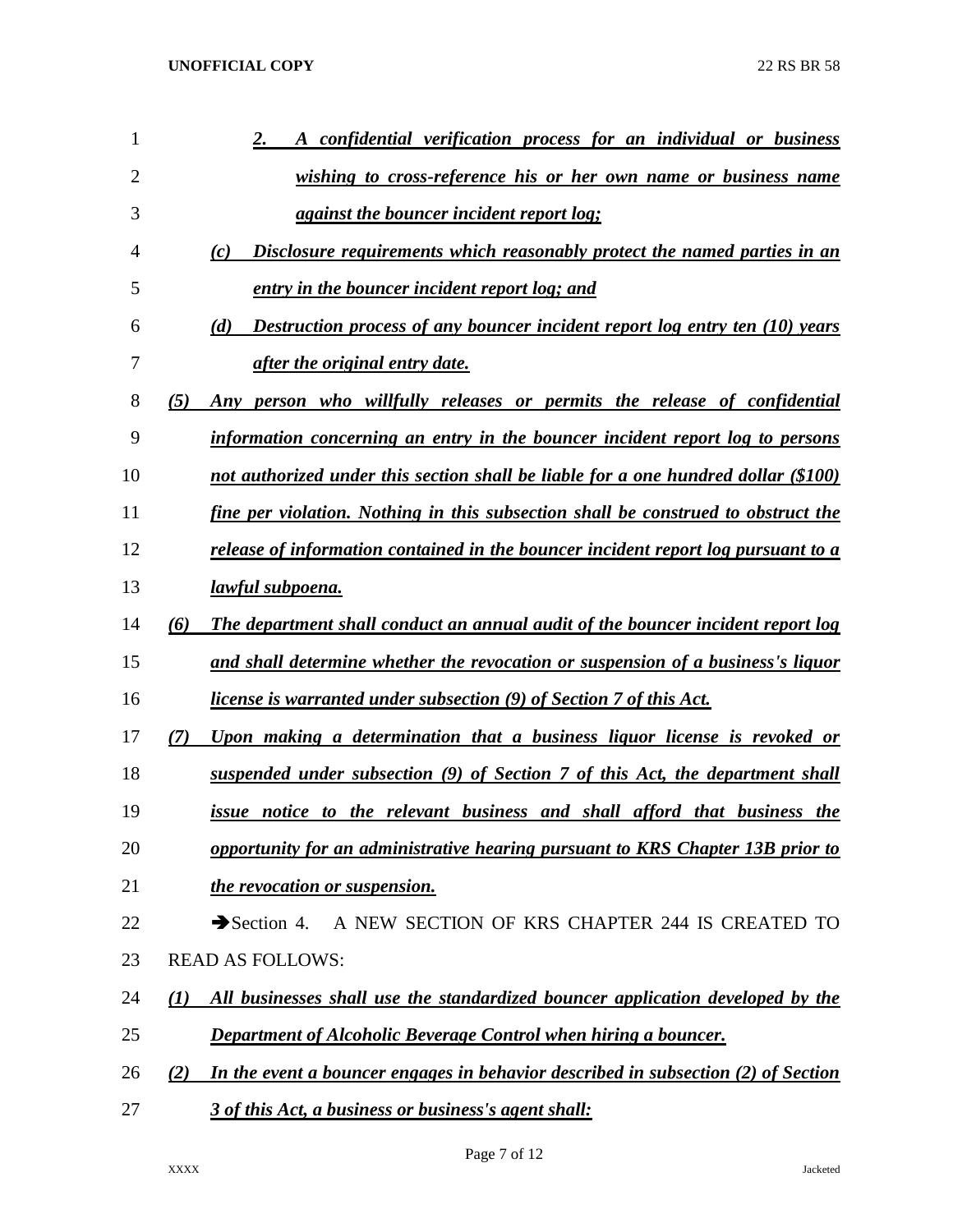| 1              | File a report with the Department of Alcoholic Beverage Control within<br>(a)        |
|----------------|--------------------------------------------------------------------------------------|
| $\overline{2}$ | <i>thirty (30) calendar days of the incident;</i>                                    |
| 3              | <b>Relieve the bouncer from bouncer duties for a minimum of fourteen (14)</b><br>(b) |
| 4              | calendar days;                                                                       |
| 5              | Require the bouncer to attend the bouncer training program offered by the<br>(c)     |
| 6              | department before returning to bouncer duties no later than six (6) months           |
| 7              | <i>after the original incident report date;</i>                                      |
| 8              | (d)<br>Attend the bouncer training program offered by the department no later        |
| 9              | than six (6) months after the original incident report date; and                     |
| 10             | Submit proof of attendance at the bouncer certification and training<br>(e)          |
| 11             | program to the department within thirty (30) calendar days starting on the           |
| 12             | <i><u><b>program</b></u></i> completion date.                                        |
| 13             | (3)<br>A business may verify with the department whether an applicant for bouncer is |
| 14             | named in an entry or entries in the bouncer incident report log with the written     |
| 15             | consent of the applicant. The business's agent shall submit the request to the       |
| 16             | <i>department along with the following:</i>                                          |
| 17             | <b>Proof of identity;</b><br>(a)                                                     |
| 18             | <b>Proof of current employment with the business; and</b><br>(b)                     |
| 19             | The written consent of the applicant for the bouncer position.<br>(c)                |
| 20             | Section 5. A NEW SECTION OF KRS CHAPTER 244 IS CREATED TO                            |
| 21             | <b>READ AS FOLLOWS:</b>                                                              |
| 22             | A law enforcement officer is off-duty as a law enforcement officer during all<br>(I) |
| 23             | hours when he or she is working as a bouncer for a private employer. Acts and        |
| 24             | <u>omissions of a law enforcement officer working as a bouncer for a private</u>     |
| 25             | employer shall be deemed to be the acts and omissions of the private person or       |
| 26             | private entity employing the officer. An employer using an off-duty officer as a     |
| 27             | bouncer shall hold harmless the jurisdiction by which the officer is employed and    |
|                |                                                                                      |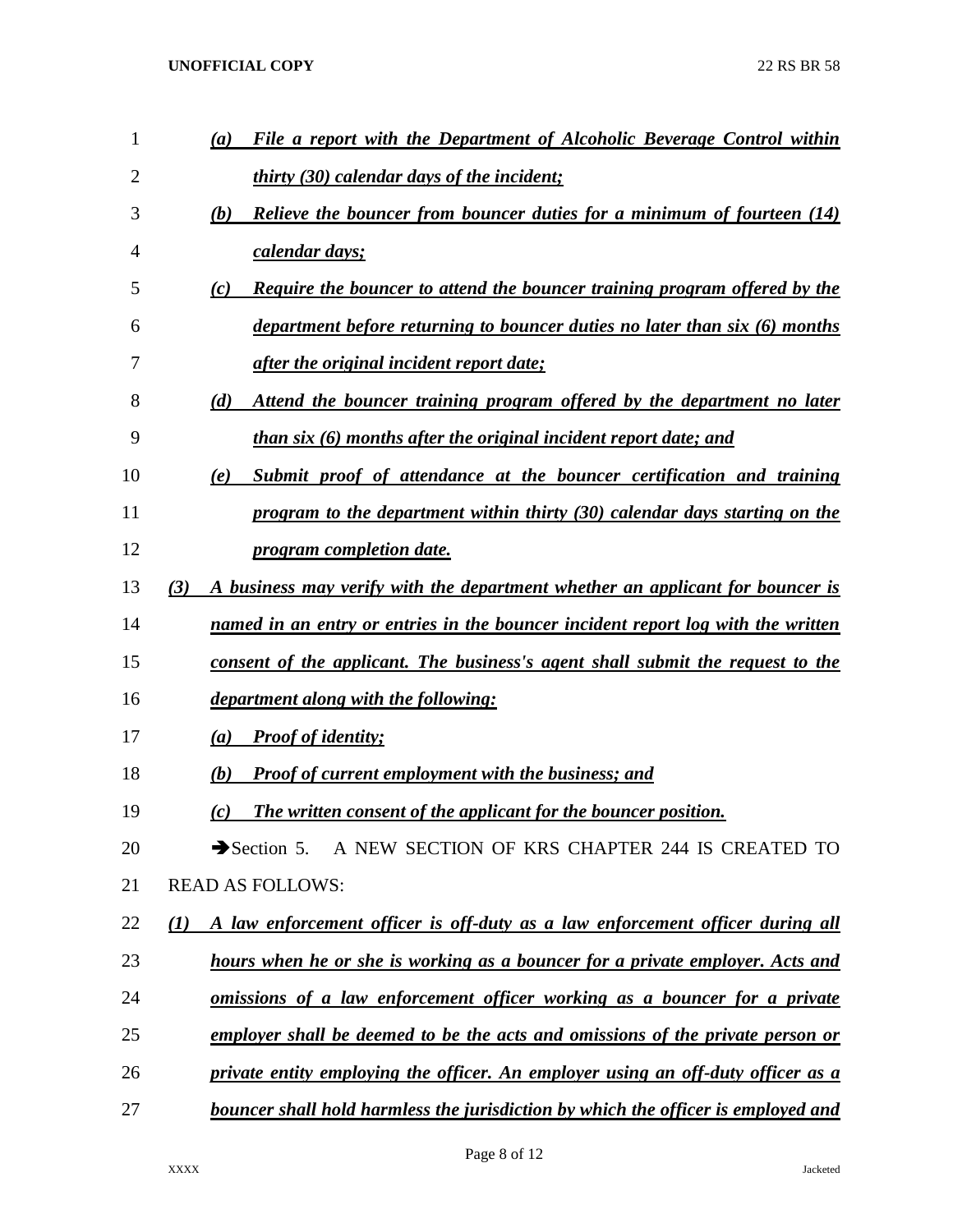| 1              |     | fully indemnify the jurisdiction for any expense or loss, including attorney's fees,    |  |  |
|----------------|-----|-----------------------------------------------------------------------------------------|--|--|
| $\overline{2}$ |     | which results from any action taken against the jurisdiction arising out of the         |  |  |
| 3              |     | acts or omissions of the off-duty officer while working as a bouncer.                   |  |  |
| 4              | (2) | Neither the Commonwealth nor any subdivision thereof shall be liable for acts or        |  |  |
| 5              |     | omissions of a law enforcement officer in the discharge of his or her duties as a       |  |  |
| 6              |     | bouncer. An employer employing the officer as a bouncer shall hold harmless the         |  |  |
| 7              |     | Commonwealth or any subdivision thereof by which the officer is employed and            |  |  |
| 8              |     | fully indemnify the Commonwealth or its subdivision for any expense or loss,            |  |  |
| 9              |     | including attorney's fees, which results from any action taken against the              |  |  |
| 10             |     | <b>Commonwealth or subdivision arising out of the acts or omissions of the officer</b>  |  |  |
| 11             |     | <i>while working as a bouncer.</i>                                                      |  |  |
| 12             | (3) | To avoid confusion of the public, off-duty law enforcement officers of any              |  |  |
| 13             |     | jurisdiction, including the Commonwealth or subdivision thereof, shall not use or       |  |  |
| 14             |     | display any equipment, supplies, weapons, badges, insignias, or uniforms                |  |  |
| 15             |     | supplied by the jurisdiction during their performance of any private security           |  |  |
| 16             |     | duties under this section. This prohibition includes any such items the officer         |  |  |
| 17             |     | may have purchased which indicate any affiliation with the jurisdiction.                |  |  |
| 18             | (4) | A law enforcement officer shall not participate in investigations, in his or her        |  |  |
| 19             |     | official capacity, of a business which employs him or her as a bouncer when he          |  |  |
| 20             |     | <u>or she is off-duty.</u>                                                              |  |  |
| 21             |     | Section 6. KRS 244.120 is amended to read as follows:                                   |  |  |
| 22             | (1) | A retail licensee, a patron, or the licensee's agents, servants, or employees shall not |  |  |
| 23             |     | cause, suffer, or permit the licensed premises to be disorderly.                        |  |  |
| 24             | (2) | Acts which constitute disorderly premises consist of causing, suffering, or             |  |  |
| 25             |     | permitting patrons, the licensee, or the licensee's servants, agents, or employees to   |  |  |
| 26             |     | cause public inconvenience, annoyance, or alarm, or create a risk through:              |  |  |
| 27             |     | Engaging in fighting or in violent, tumultuous, or threatening behavior;<br>(a)         |  |  |
|                |     |                                                                                         |  |  |

Page 9 of 12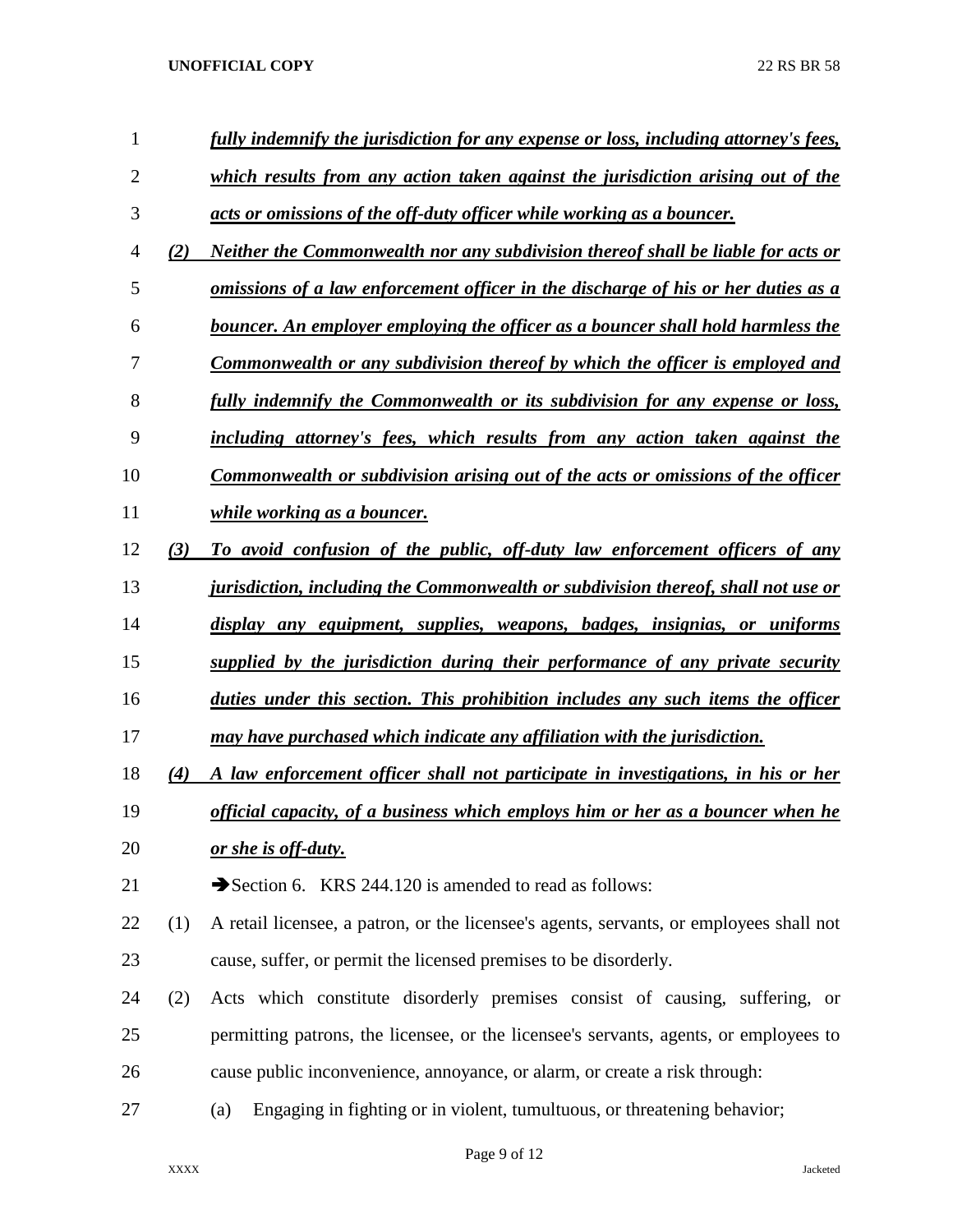| $\mathbf 1$    |                                                                           | (b)                                                                                  | Making unreasonable noise;                                                             |  |
|----------------|---------------------------------------------------------------------------|--------------------------------------------------------------------------------------|----------------------------------------------------------------------------------------|--|
| $\overline{2}$ |                                                                           | (c)                                                                                  | Refusing to obey an official order to disperse issued to maintain public safety        |  |
| 3              |                                                                           |                                                                                      | in dangerous proximity to a fire, hazard, or other emergency;                          |  |
| 4              |                                                                           | (d)                                                                                  | Creating a hazardous or physically offensive condition by any act that serves          |  |
| 5              |                                                                           |                                                                                      | no legitimate purpose;                                                                 |  |
| 6              |                                                                           | (e)                                                                                  | Creating a public nuisance;                                                            |  |
| 7              |                                                                           | (f)                                                                                  | Engaging in criminal activity that would constitute a capital offense, felony, or      |  |
| 8              |                                                                           |                                                                                      | misdemeanor, <del>[or]</del>                                                           |  |
| 9              |                                                                           | (g)                                                                                  | Failing to maintain the minimum health, fire, safety, or sanitary standards            |  |
| 10             |                                                                           |                                                                                      | established by the state or a local government, or by state administrative             |  |
| 11             |                                                                           |                                                                                      | regulations, for the licensed premises; or                                             |  |
| 12             |                                                                           | (h)                                                                                  | Allowing a bouncer to consume alcohol during working hours or permitting               |  |
| 13             | a bouncer to work under the influence of alcohol or an illegal substance. |                                                                                      |                                                                                        |  |
| 14             |                                                                           |                                                                                      | For the purposes of this paragraph, "bouncer" has the same meaning as in               |  |
| 15             |                                                                           |                                                                                      | <b>Section 1 of this Act.</b>                                                          |  |
| 16             |                                                                           |                                                                                      | Section 7. KRS 243.500 is amended to read as follows:                                  |  |
| 17             |                                                                           |                                                                                      | Any license may be revoked or suspended for the following causes:                      |  |
| 18             | (1)                                                                       | Conviction of the licensee or the licensee's agent, servant, or employee for selling |                                                                                        |  |
| 19             |                                                                           | any illegal alcoholic beverages on the licensed premises.                            |                                                                                        |  |
| 20             | (2)                                                                       | Making any false, material statements in an application or renewal application for a |                                                                                        |  |
| 21             |                                                                           |                                                                                      | license or supplemental license.                                                       |  |
| 22             | (3)                                                                       |                                                                                      | Conviction of the licensee or any of the licensee's agents, servants, or employees of: |  |
| 23             |                                                                           | (a)                                                                                  | Two (2) violations of the terms and provisions of KRS Chapters 241 to 244,             |  |
| 24             |                                                                           |                                                                                      | or any act regulating the manufacture, sale, and transportation of alcoholic           |  |
| 25             |                                                                           |                                                                                      | beverages within two (2) consecutive years;                                            |  |
| 26             |                                                                           | (b)                                                                                  | Two (2) misdemeanors directly or indirectly attributable to the use of                 |  |
| 27             |                                                                           |                                                                                      | alcoholic beverages within two $(2)$ consecutive years; or                             |  |

## Page 10 of 12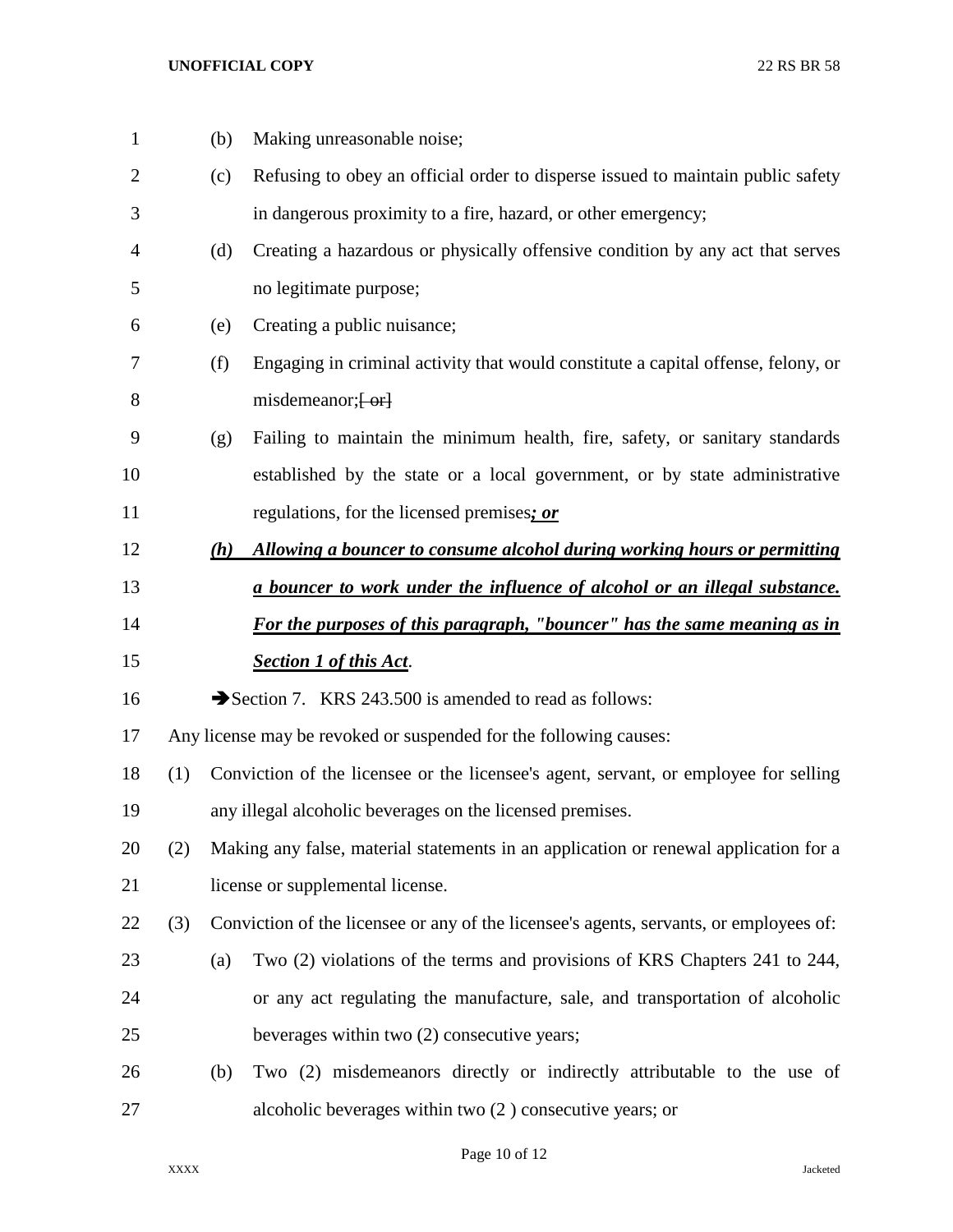(c) Any felony. (4) Failure or default of a licensee to pay an excise tax or any part of the tax or any penalties imposed by or under the provisions of any statutes, ordinances, or Acts of Congress relative to taxation, or for a violation of any related administrative regulations promulgated by the Department of Revenue. (5) Revocation of any license or permit provided in KRS 243.060, 243.070, 243.600, and 243.610, or granted under any Act of Congress relative to the regulation of the manufacture, sale, and transportation of alcoholic beverages. (6) Setting up, conducting, operating, or keeping, on the licensed premises, any gambling game, device, machine, contrivance, lottery, gift enterprise, handbook, or facility for betting or transmitting bets on horse races; or permitting to be set up, conducted, operated, kept, or engaged in, on the licensed premises, any gambling game, device, machine, contrivance, lottery, gift enterprise, handbook, or facility. This subsection shall not apply to: (a) The sale of lottery tickets sold under the provisions of KRS Chapter 154A; (b) The operation of a pari-mutuel system for betting, where authorized by law; (c) The conduct of charitable gaming by a charitable organization licensed or permitted under KRS Chapter 238; or (d) Special temporary raffles of alcoholic beverages under KRS 243.036. (7) Conviction of the licensee, the licensee's agents, servants, or employees for: (a) The trafficking or possession upon the licensed premises of controlled or 22 illegal substances described in KRS Chapter 218A, including synthetic drugs; (b) Knowingly permitting the trafficking or possession by patrons upon the licensed premises of controlled or illegal substances described in KRS Chapter 218A, including synthetic drugs; or (c) Knowingly receiving stolen property upon the licensed premises. (8) Failure to comply with the terms of a final order of the board.